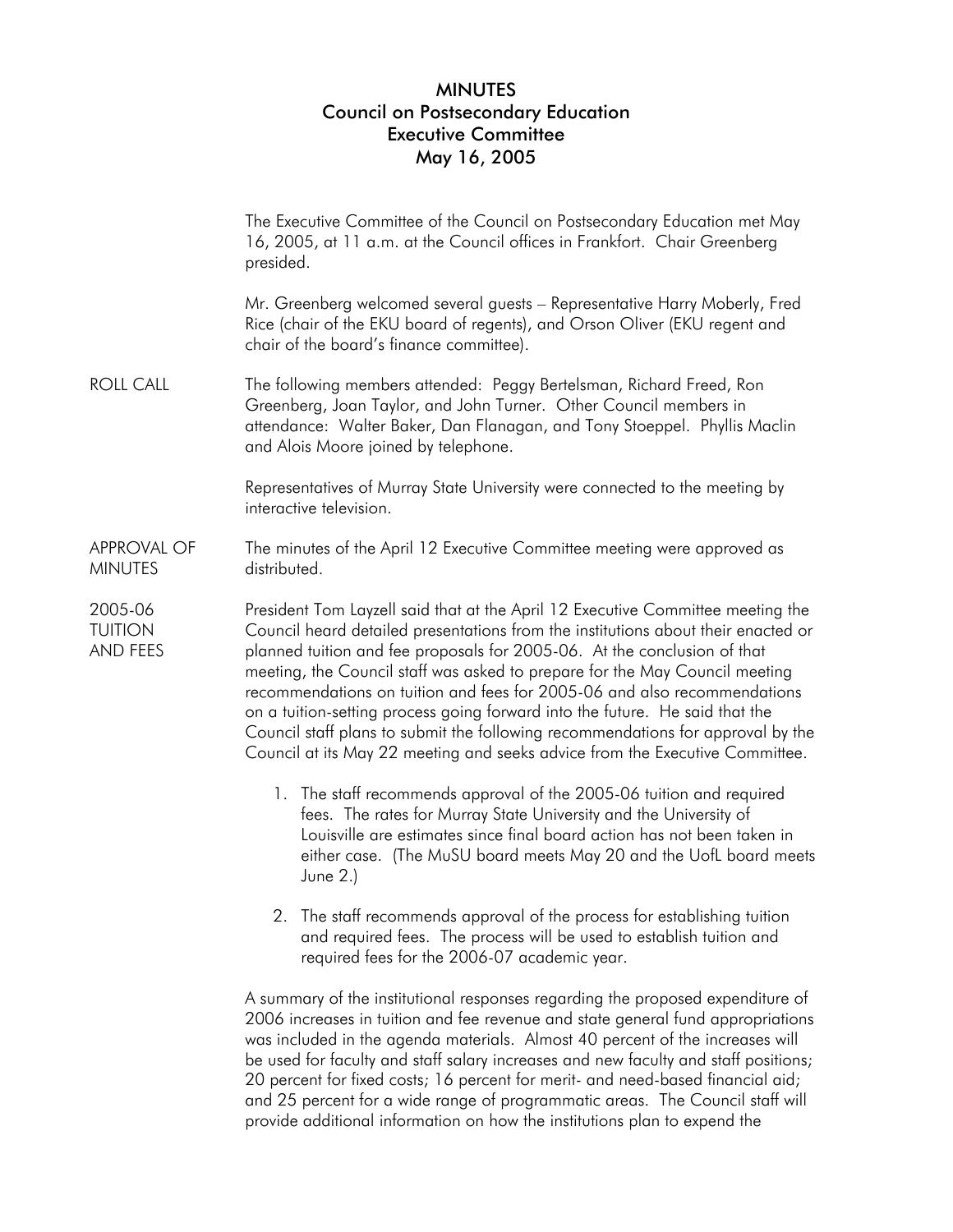additional revenue at the May 22 Council meeting.

A comparison of Kentucky tuition and fees related to national and regional tuition and fees was included in the agenda materials. As of 2004-05, Kentucky's average tuition and fees for the four-year institutions in Kentucky lagged behind the national average by about \$800. This gap may be somewhat smaller but will continue in 2005-06. The two-year institutions are much closer to the U.S. average but, given the relatively modest increase enacted by KCTCS (6 percent), the 2005-06 numbers may fall below the national average. According to *Measuring Up*, the national report card for postsecondary education, while Kentucky's overall affordability slipped from 2000 and 2002, affordability at Kentucky institutions ranks high nationally.

Dr. Layzell reviewed the proposed process for establishing tuition and required fees for the 2006-07 academic year:

- 1. By October the Council will establish policies and criteria for determining tuition and required fees that will ensure that adequate justification exists for proposed rates of tuition and required fees based on affordability, fiscal responsibility, institutional missions, and other appropriate measures.
- 2. Beginning in the 2006-07 academic year, the Council will require the institutions to submit proposed rates in advance on a schedule that will be set by the Council. The schedule will provide adequate time for student notification and planning.
- 3. Both the Council and the institutions will provide an opportunity for public comment on the proposed rates.
- 4. The Council will establish procedures to review and approve rates of tuition and required fees for modifications based on changes in financial, operation, or programmatic circumstances.

MOTION: Mr. Freed moved that the recommendations be approved and considered by the Council at its May 22 meeting. Ms. Bertelsman seconded the motion.

Ms. Bertelsman asked that a reporting mechanism be put in place that shows what the institutions have accomplished with the additional revenue (number of faculty positions filled, etc.). This information will be helpful for the Council and the General Assembly in the years to come.

President Joanne Glasser discussed the plans for the additional revenue generated by the tuition increase at Eastern Kentucky University.

Mr. Greenberg said that a committee has been formed that will develop recommendations for a funding process for postsecondary education that is understandable, that is transparent, that is rational, and that includes accountability for all the institutions. The Council is most concerned that postsecondary education in Kentucky remains affordable.